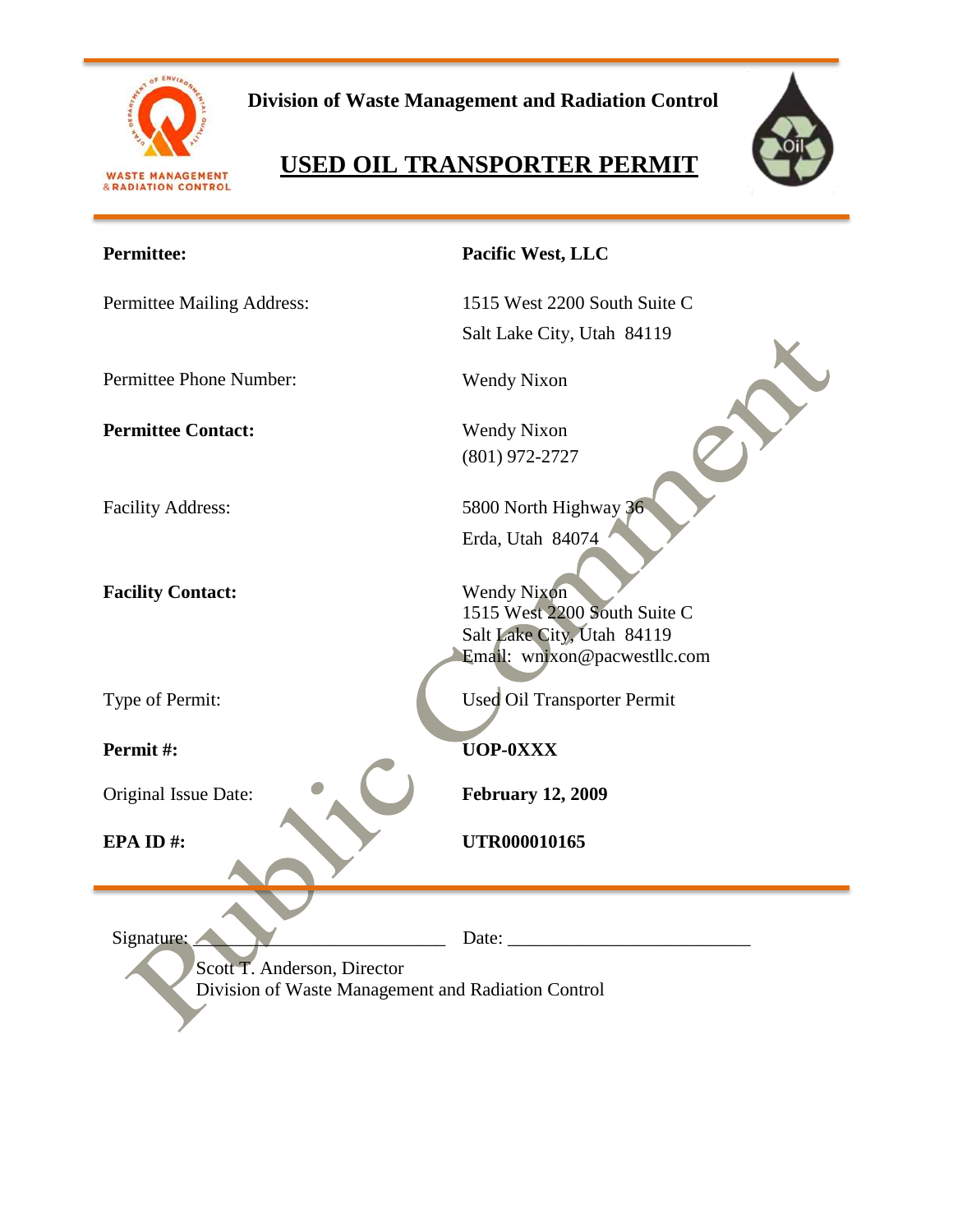## **I.A. Effect of Permit**

- I.A.1. Pacific West, LLC (hereafter referred to as "Permittee") is hereby authorized to operate as a used oil transporter in accordance with all applicable requirements of R315-15 of the Utah Administrative Code and of the Used Oil Management Act (the Act) 19-6-701 et. seq., Utah Code Annotated and this Permit.
- I.A.2. This Permit shall be effective for a term not to exceed ten years in accordance with the requirements of R315-15-15 of the Utah Administrative Code. This Permit shall be reviewed by the Director five years after the date of issuance or when the Director determines that the Permit requires review.
- I.A.3. Attachments incorporated by reference are enforceable conditions of this Permit, as are documents incorporated by reference into the attachments. Language in Conditions I and II supersedes any conflicting language in the attachments or documents incorporated into the attachments.

#### **I.B. Permit Revocation**

I.B.1. Violation of any permit condition or failure to comply with any provision of the applicable statutes and rules may be grounds for enforcement actions, including revocation of this Permit. The Director shall notify the Permittee in writing of his intent to revoke this Permit.

#### **I.C. Permit Modification**

- I.C.1. The Permittee may request modifications to any item or activity covered by this Permit by submitting a written permit modification request to the Director. If the Director determines the modification request is substantive, a public hearing, a 15-day public comment period or both may be required before the modification request may be determined. Implementing a substantive modification prior to the Director's written approval constitutes a violation of the Permit and may be grounds for enforcement action or permit revocation.
- I.C.2. The Permittee shall notify the Director in writing of any non-substantive changes, such as changes to the contact person, within 20 days of the change.
- I.C.3. The Director may modify this Permit as necessary to protect human health and the environment, because of statutory or regulatory changes or because of operational changes affecting this Permit.

# **I.D. Spill Prevention**

I.D.1. The Permittee shall maintain and operate all used oil transportation vehicles and associated equipment to minimize the possibility of fire, explosion or sudden or nonsudden release of used oil to the air, ground, soil, surface and groundwater and sewer systems.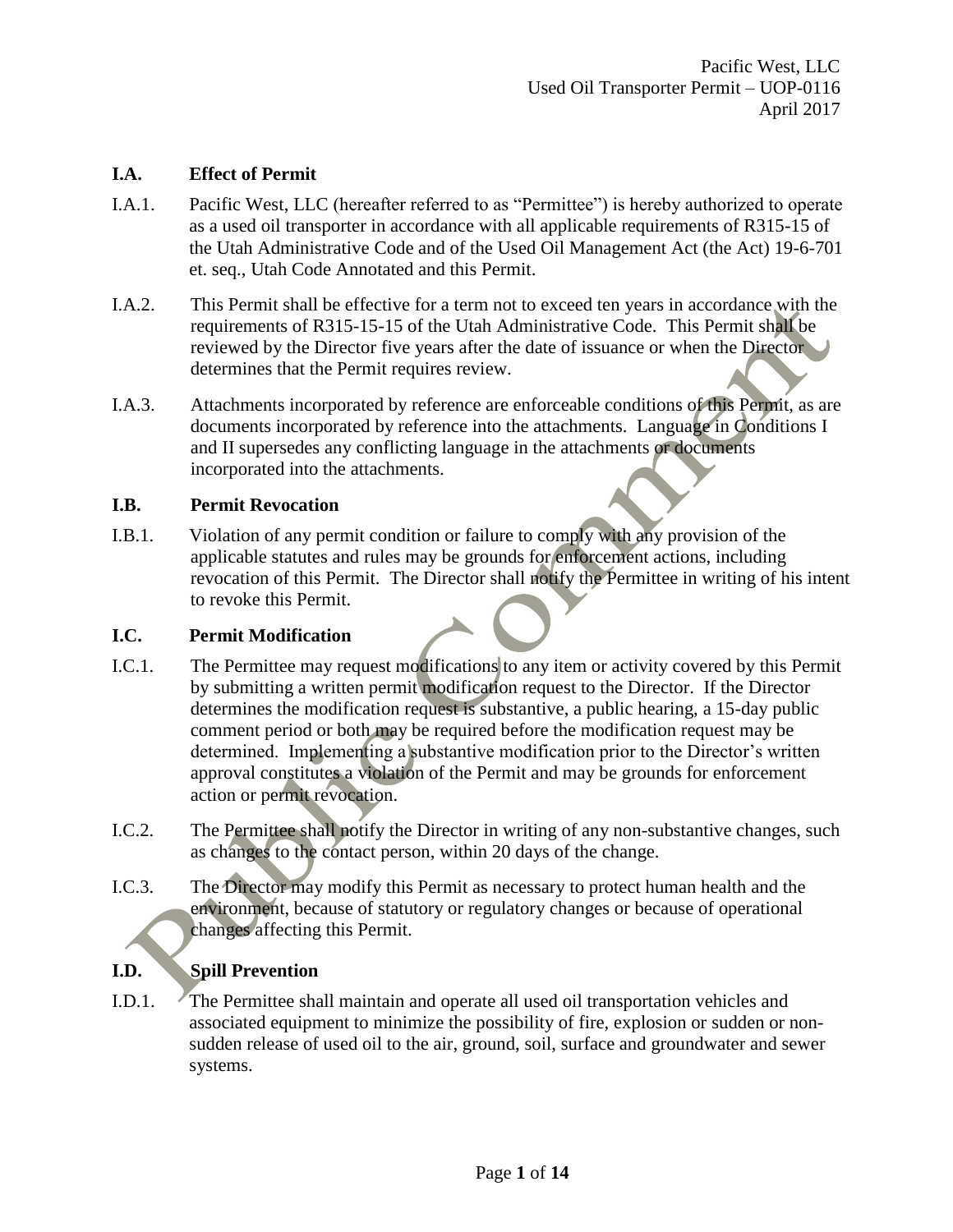#### **I.E. Record Retention**

- I.E.1. The Permittee shall maintain all applicable used oil records required by R315-15 of the Utah Administrative Code and this Permit at the Permittee's facility located at 5800 North Highway 36, Erda, Utah.
- I.E.2. All records shall be readily accessible for review by representatives of the Director. Records may be in a hard copy or electronic format. Records shall be maintained for a minimum of three years.

## **I.F. Tracking**

- I.F.1. The Permittee shall keep written transportation records for both the collection and delivery of used oil. Collection and delivery records may be a log, invoice, manifest, bill of lading or other shipping document.
- I.F.2. For collections, the records shall include the Permittee's name, address, EPA identification number, the facility's vehicle identification number, driver name, date of collection, the volume of used oil collected and the type of collection (i.e., bulk oil in tankers or containerized, specifying container types and numbers). Additionally, the used oil records shall include the generator's, transporter's, transfer facility's, off specification burner's or processor's name and signature (dated upon receipt), address and EPA identification number.
- I.F.3. The halogen content from screening tests or analytical laboratory testing shall be documented on the used oil record/bill of lading at each used oil collection location prior to loading for transportation.
- I.F.4. The Permittee shall record the PCB concentration based on analytical results of used transformer oil prior to collection/transport in accordance with Condition II.F.
- I.F.5. The delivery records shall include the Permittee's name, address, EPA identification number, vehicle identification number, driver name, date of delivery, the volume of used oil delivered and the type of delivery (i.e., bulk oil in tankers or containerized, specifying container types and numbers). Additionally, the used oil records shall include the receiving transfer facility's, off-specification burner's, processor's or other transporter's name and signature (dated upon receipt), address and EPA identification number.
- I.F.6. The Permittee shall create a new delivery record for internal transfers between the Permittee's transportation vehicles.

# **I.G. Sampling and Analyses**

I.G.1. The Permittee shall follow all sampling and analytical procedures in Conditions II.D. through II.F when conducting used oil sampling and analytical testing to meet the requirements of R315-15 of the Utah Administrative Code and this Permit.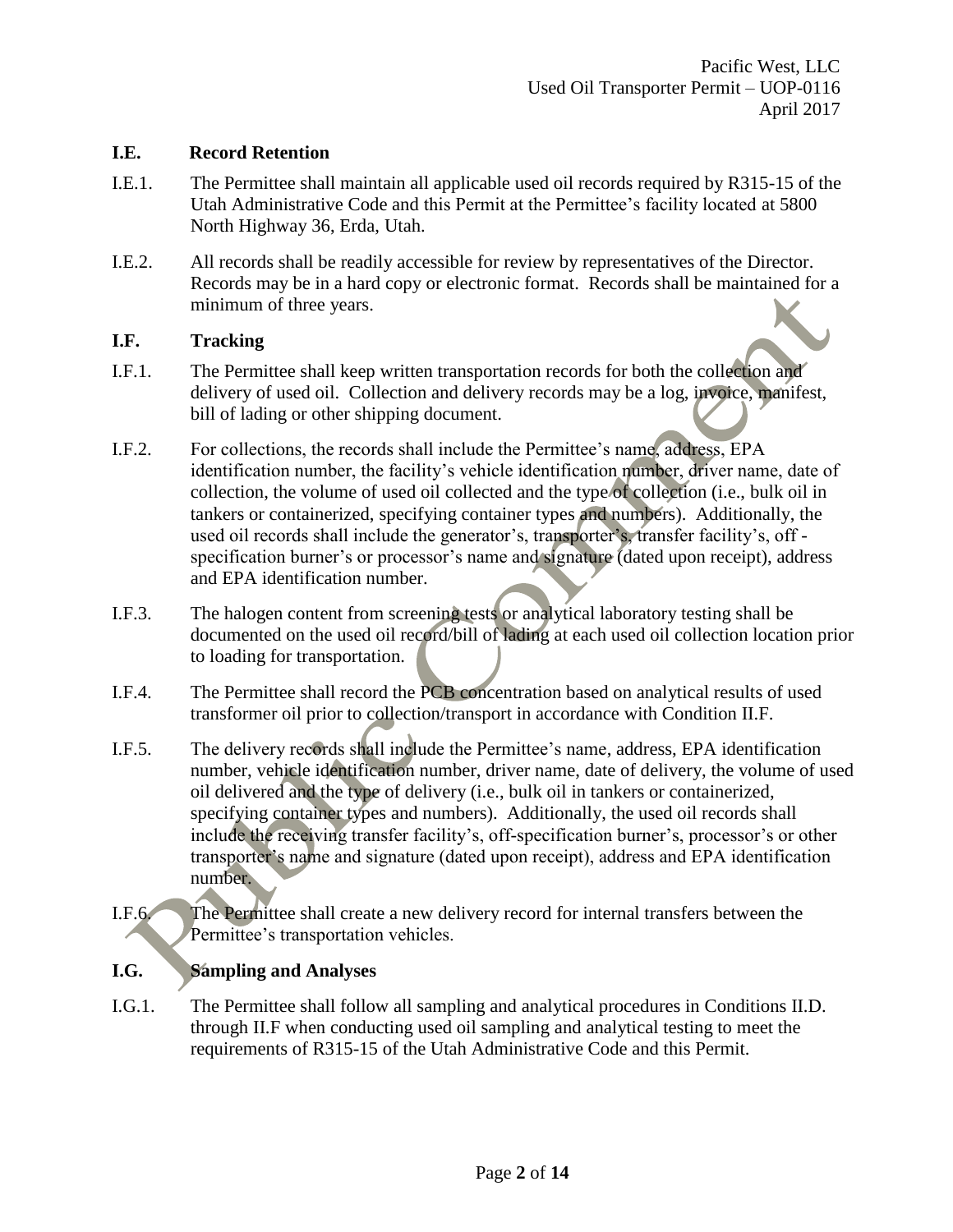#### **I.H. Waste Management**

- I.H.1. Used oil that has been mixed with hazardous waste as defined by R315-261 of the Utah Administrative Code or PCBs as defined by R315-301-2(53) of the Utah Administrative Code shall no longer be managed as used oil and shall be subject to applicable hazardous waste and PCB-contaminated waste rules.
- I.H.2. Used oil shall not be stored in tanks, containers or storage units that previously stored hazardous waste unless these tanks, containers and storage units have been cleaned in accordance with R315-261-7 of the Utah Administrative Code.
- I.H.3. The Permittee shall not place, manage, discard or otherwise dispose of used oil in any manner other than specified in R315-15-1.3 of the Utah Administrative Code.

## **I.I. Waste Disposal**

- I.I.1. The Permittee shall document and maintain records showing proper characterization, handling and disposal for used oil related wastes, including oily wastewater.
- I.I.2. The Permittee shall properly characterize used oil related wastes to determine if the wastes are hazardous or non-hazardous in accordance with R315-15-8 of the Utah Administrative Code. All wastes generated during used oil operations shall be handled in accordance with this Permit and R315-15 of the Utah Administrative Code. The wastes shall be taken to an appropriate facility permitted to handle the type of waste generated.

#### **I.J**. **Used Oil Storage**

- I.J.1. The Permittee shall not store used oil longer than 24 hours without first obtaining a transfer facility or processor permit for that storage location. This includes storing used oil in vehicles at loading and unloading docks and parking areas.
- I.J.2. The Permittee shall notify the Director if the 24-hour storage is exceeded due to mechanical failure of the Permittee's transportation vehicle prior to exceeding the 24 hour storage requirement.

# **I.K. Liability and Financial Requirements**

- I.K.1. The Permittee shall procure and maintain general liability and sudden used oil thirdparty environmental pollution liability coverage for the Permittee's operations as required by R315-15-10 of the Utah Administrative Code.
- I.K.2. The Permittee shall provide documentation of financial responsibility, environmental pollution legal liability and general liability coverage annually to the Director for review and approval by March 1 of each reporting year or upon request by the Director.
- I.K.3. The Permittee shall notify the Director immediately of any changes to the extent and type of liability coverage in accordance with R315-15-10 of the Utah Administrative Code.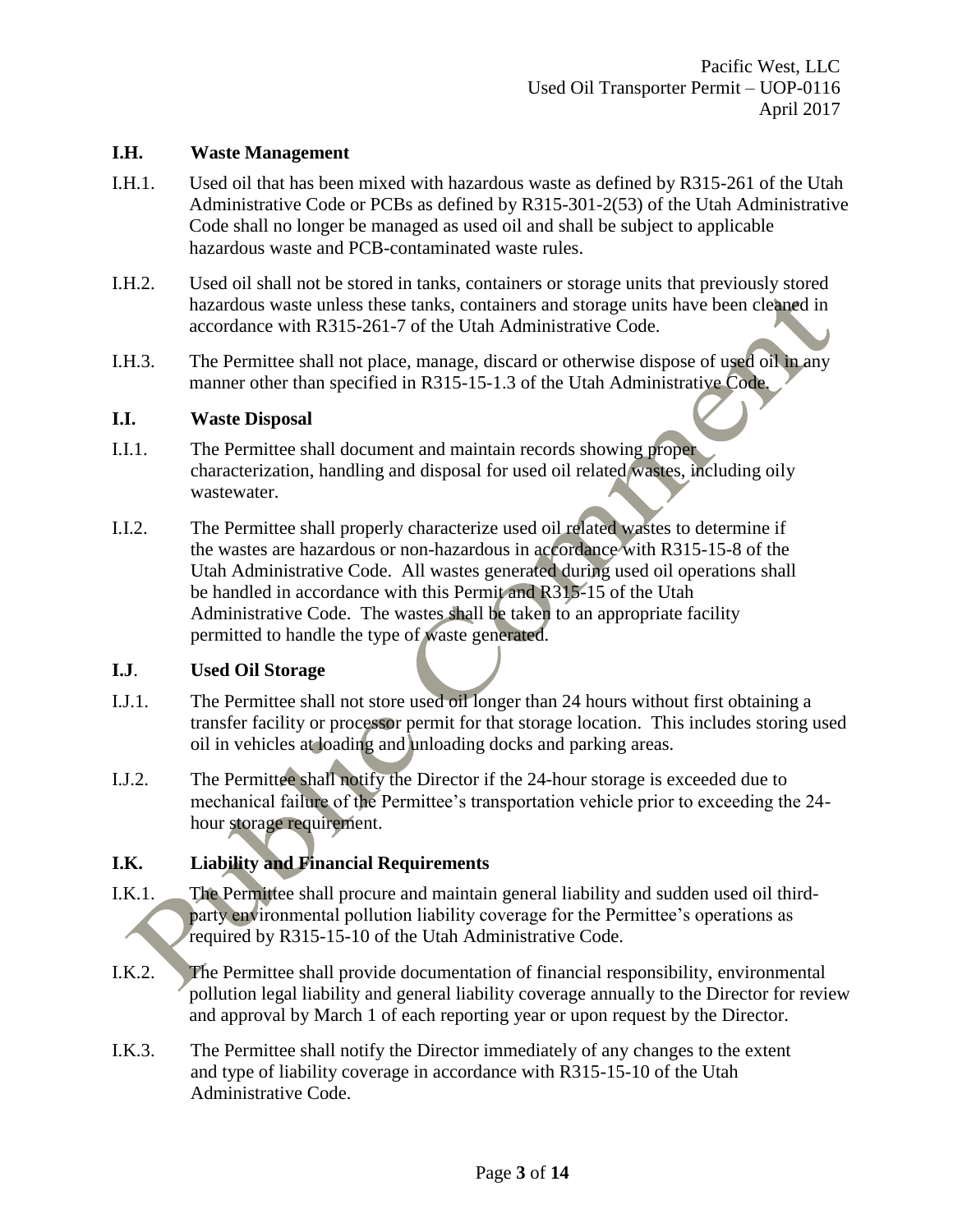## **I.L. Used Oil Handler Certificate**

I.L.1. In accordance with R315-15-4.1 of the Utah Administrative Code, the Permittee shall not operate as a used oil transporter without obtaining annually a Used Oil Handler Certificate from the Director. The Permittee shall pay a used oil handler fee, pursuant to Utah Code 63J-1-504, by December 31 of each calendar year to receive certification for the upcoming calendar year.

#### **I.M. Inspection and Inspection Access**

- I.M.1. Any duly authorized employee of the Director may, at any reasonable time and upon presentation of credentials, have access to and the right to copy any records relating to used oil and to inspect, audit or sample. The employee may also make record of the inspection by photographic, electronic, audio, video or any other reasonable means to determine compliance.
- I.M.2. In addition, the authorized employees may collect soil, groundwater or surface water samples to evaluate the facility's compliance.
- I.M.3. Failure to allow reasonable access to the property by an authorized employee may constitute "denial of access" and may be grounds for enforcement action or permit revocation.

#### **I.N. Annual Report**

I.N.1. As required by R315-15-13.4 of the Utah Administrative Code, the Permittee shall prepare and submit an Annual Report of its used oil activities for the calendar year to the Director by March 1 of the year following the reported activity (Form UO 004 (Annual Report for Used Oil Transporter Facility). The Annual Report shall also include all financial assurance documentation required by Form UO 004.

#### **I.O. Other Laws**

I.O.1. Nothing in this Permit shall be construed to relieve the Permittee of his obligation to comply with any Federal, State or local law.

## **I.P. Enforceability**

I.P.1. Violations documented through the enforcement process pursuant to Utah Code Annotated 19-6-112 may result in penalties in accordance with R315-102 of the Utah Administrative Code.

## **I.Q**. **Effective Date**

I.Q.1. The permit is effective on the date of signature by the Director.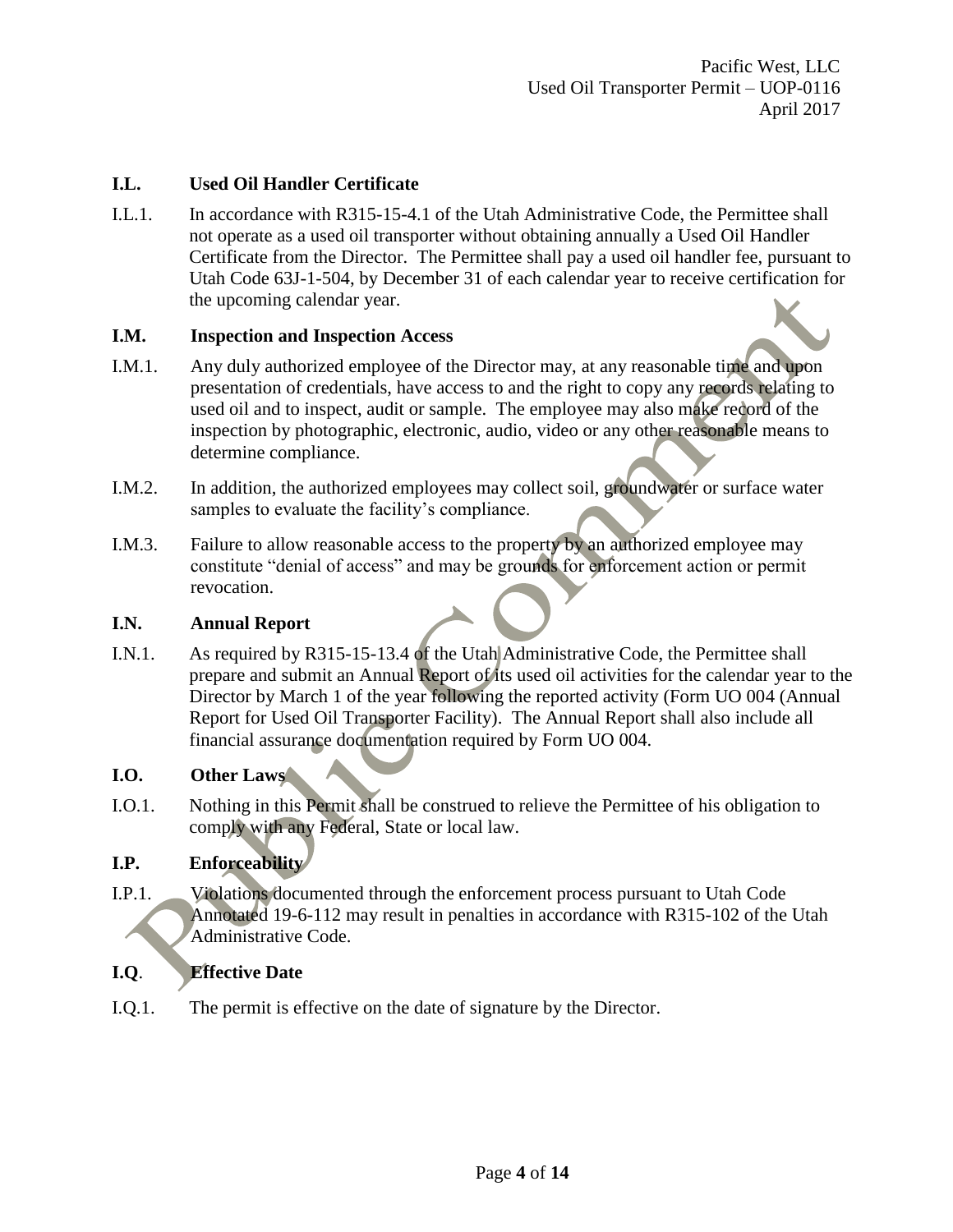## **II.A. Transportation Operations**

- II.A.1. The Permittee is authorized to transport used oil and deliver the used oil to another permitted transporter, transfer facility, processor and re-refiner or used oil burner in accordance with R315-15-4.4 of the Utah Administrative Code.
- II.A.2. Used oil recovered from oily water shall be managed as used oil in accordance with R315-15 of the Utah Administrative Code and this Permit.
- II.A.3. The Permittee shall only accept used oil or oily water, subject to R315-15 of the Utah Administrative Code that has halogen concentrations less than 1,000 ppm unless rebutted in accordance with Condition II.G.
- II.A.4. The Permittee shall comply with TSCA regulations when transporting used oil with PCB concentrations greater than or equal to 50 mg/kg.

## **II.B. Transport Vehicle Requirements**

II.B.1. The Permittee shall only transport used oil in the types of vehicles listed in Table II.B.

## **Table II.B: Vehicle Description**

| <b>Type of Vehicle</b>     | <b>Used Oil Capacity (gallons)</b> |  |
|----------------------------|------------------------------------|--|
| International Vacuum Truck | 3800 Gallons                       |  |

- II.B.2. All used oil transport vehicles operated by the Permittee shall have the words "USED OIL" on both sides of the transport vehicle in a contrasting color that is distinguishable from the background color and at least three inches tall. These designations shall be in place at all times the transport vehicle is transporting or storing used oil.
- II.B.3. All Permittee's vehicles which transport used oil shall have a copy of the Permittee's Used Oil Emergency Spill Plan (Attachment 1- Emergency Control Spill Plan) maintained in the vehicle at all times.
- II.B.4. The Permittee shall maintain Emergency Spill Cleanup materials in all vehicles used to transport used oil as specified in Condition II.I of this Permit.

# **II.C. Used Oil Loading and Unloading Requirements**

- II.C.1. The Permittee shall secure the vehicle by positioning wheel chocks and applying the emergency brakes before loading or unloading used oil.
- II.C.2. The Permittee shall inspect all used oil collection equipment, if applicable (e.g., vehicles and associated pumping equipment) for any damage prior to use.
- II.C.3. The Permittee shall place buckets or other containers under piping connections to collect drips of used oil during loading and unloading operations.
- II.C.4. The Permittee shall ensure the amount of used oil to be loaded into the transport vehicle will not exceed the carrying capacity. The Permittee shall utilize a calibrated gauging instrument to measure used oil volume in each collection vehicle/tanker.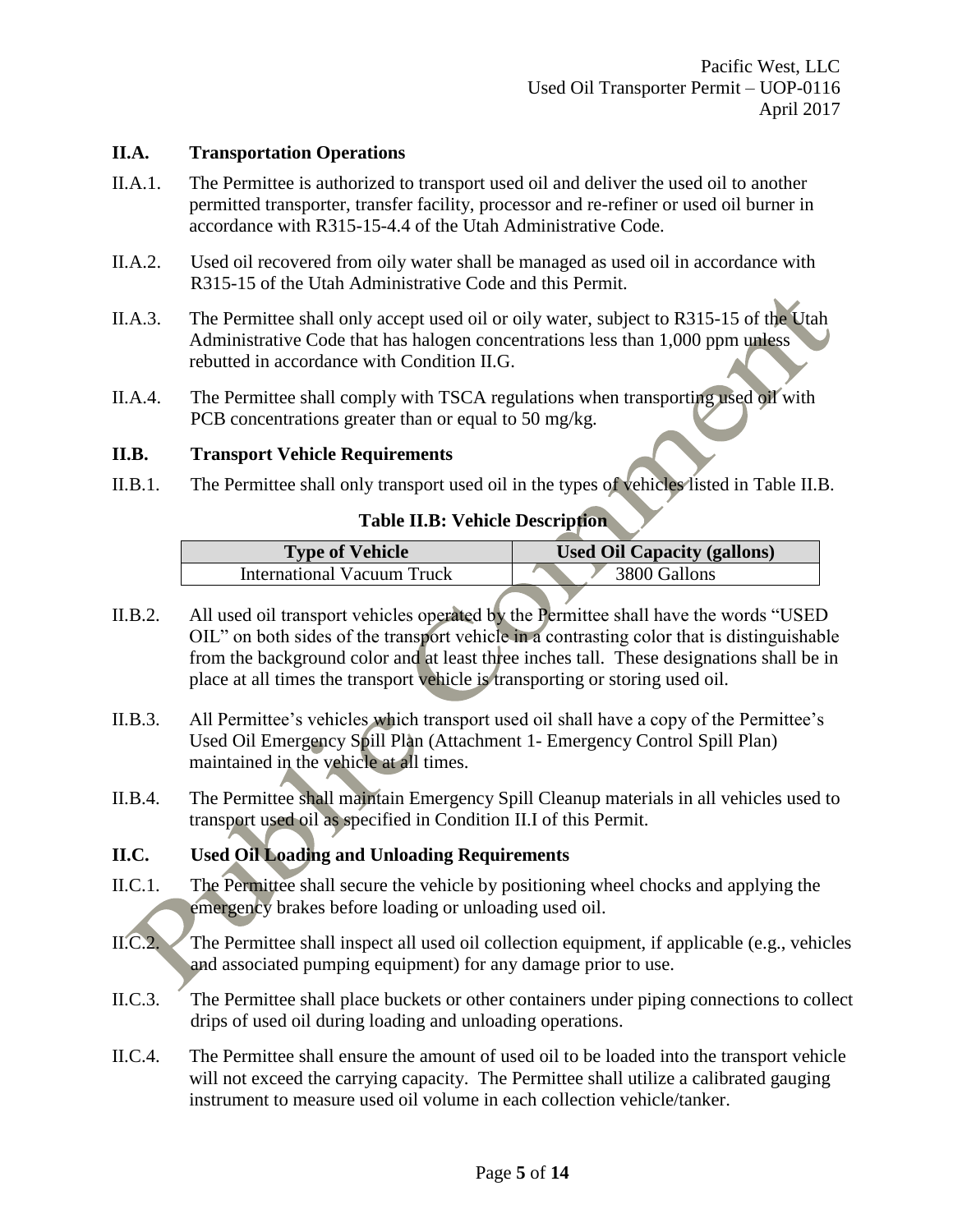II.C.5. The Permittee is not authorized to perform used oil rail car transfers.

## **II.D. Used Oil Sample Collection**

- II.D.1. The Permittee shall ensure a representative sample is collected from tanks, totes, drums or other containers, if required, using sampling method in accordance with the procedures in Attachment 2 - Sampling Collection Procedures. Sampling personnel shall be trained on appropriate sampling methods for each type of container and matrix.
- II.D.2. Drums or containers of used oil from different sources or processes shall be sampled individually at each generator's facility.
- II.D.3. Composite sampling is only allowed for a maximum of 500 gallons from containers of used oil that are generated from the same source or process at each generator's facility.

## **II.E. Halogen Verification Methods**

- II.E.1. Halogen Field Screening Methods
- II.E.1.a. The Permittee shall screen for halogens in the field, prior to acceptance or delivery of used oil or oily waste water subject to R315-15 of the Utah Administrative Codes as specified in Condition II.E.
- II.E.1.b. The Permittee shall screen the generator's used oil to verify halogen concentration, when applicable, using a halogen field screening method in accordance with the following requirements:
- II.E.1.b.i. Used oil that contains less than 20% water shall be screened for halogens with a CLOR-D-TECT® halogen test kit (EPA Method 9077).
- II.E.1.b.ii. Used oil that contains between 20% and 70% water shall be screened for halogens with a HYDROCLOR- $Q^{\circledast}$  test kit. The resulting halogen concentration must be corrected using the following conversion formula to calculate true halogen concentration.

*True Halogen Concentration = Reading Syringe + [(10 + ml oil in sample)/10]*

**Example**: sample contains 6 ml water and 4 ml oil (60% water) and the syringe reading is 2,000 ppm, then the true concentration is:

$$
2,000\ ppm\ [(10+4)/10] = 2,800\ ppm
$$

- II.E.1.b.iii. Used oil that contains greater than 70% water shall be screened for halogens with a HYDROCLOR-Q<sup>®</sup> test kit. Correction of the halogen screening results is not required.
- II.E.1.c. The requirement for a quality control sample (duplicate) may be satisfied by testing prior to off-loading from permitted vehicles in accordance with the CLOR-D-TECT<sup>®</sup> kits (EPA Method 9077) and is not required for each load collected at individual generators.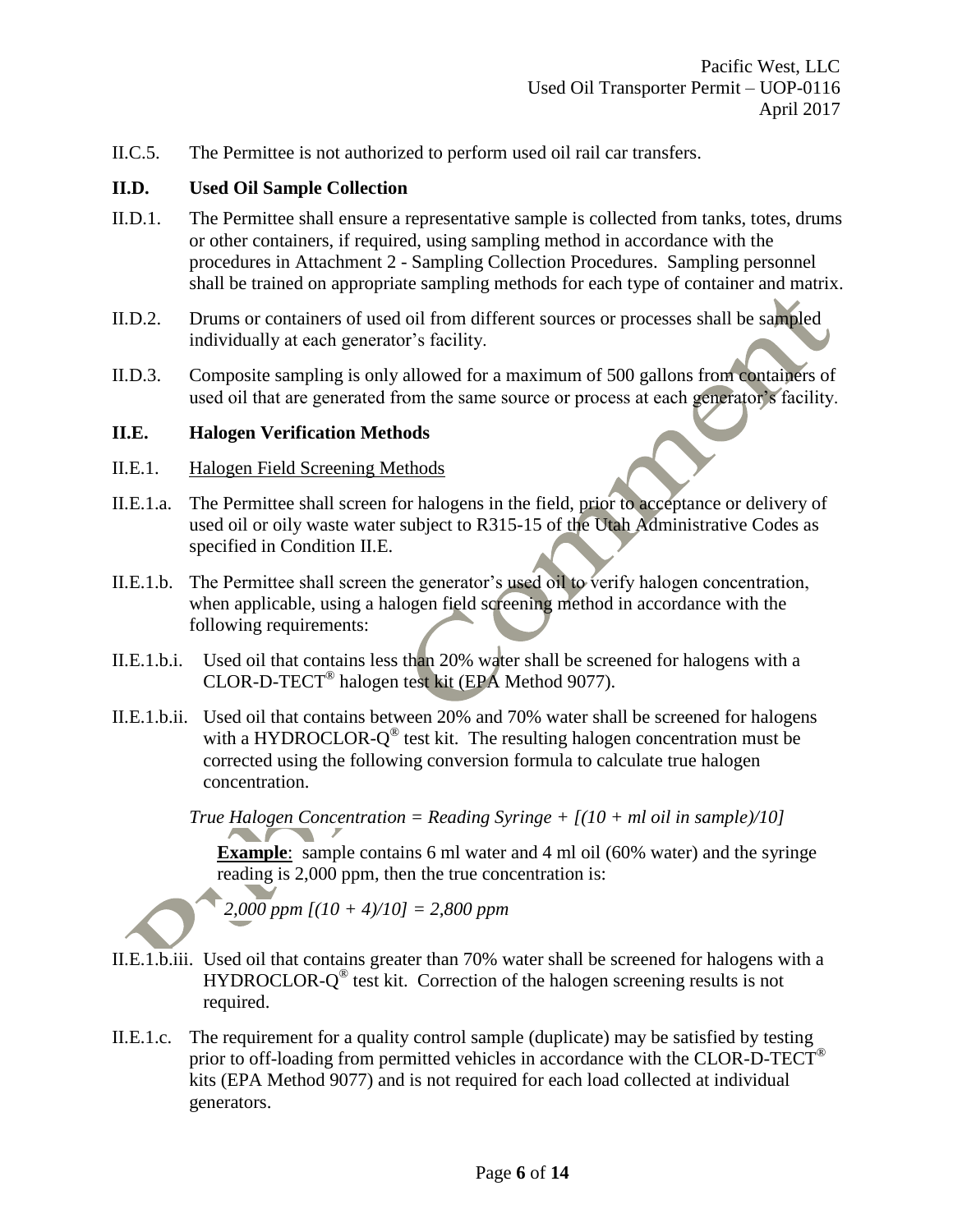- II.E.1.d. The Permittee shall document on acceptance records or bill of lading the screening results.
- II.E.2. Halogen Laboratory Analytical Methods
- II.E.2.a. The Permittee shall submit a representative used oil sample to a Utah-certified laboratory to analyze for total halogen concentrations using Method 9076 or other equivalent method approved by the Director.
- II.E.2.b. The Permittee shall attach a copy of the analytical results to the transportation document such as a bill of lading or manifest.
- II.E.3. Halogen Generator Knowledge Method
- II.E.3.a. The Permittee shall have information on file, (e.g., analytical testing, industry process knowledge) which is sufficient, as determined by the Director, to support the use of generator knowledge.
- II.E.3.b. The Permittee may not use a material safety data sheet (MSDS) or safety data sheets (SDS) as the sole source in making a halogen concentration determination.
- II.E.3.c. The Permittee shall document on the acceptance record "Generator Knowledge" with an appropriate identifier, e.g., profile ID for used oil collected.
- II.E.3.d. Used oil with halogen concentrations between 1,000 ppm and 4,000 ppm may be accepted for transport, if the Permittee rebuts the hazardous waste presumption (II.G.) or has documentation (analytical data) from a prior used oil handler that the used oil is not a hazardous waste. The Permittee shall attach any analytical results used to rebut the hazardous waste presumption to the shipping documents.
- II.E.3.e. Used oil determined to be on-specification by a Utah-registered marketer can be collected and transported without further testing. Bills of lading, manifests or other used oil transportation records shall include copies of the analytical results for reference.

## **II.F. PCB Contaminated Used Oil**

- II.F.1. The Permittee shall not accept for transport used oil with PCB concentrations greater than or equal to 50 mg/kg. Used oils containing PCB concentrations greater than or equal to 50 mg/kg are subject to TSCA regulations 40 CFR 761. Used oils containing PCB concentrations greater than or equal to 2 mg/kg but less than 50 mg/kg are subject to both R315-15 of the Utah Administrative Code and 40 CFR 761.
- II.F.2. The Permittee shall obtain analytical results of dielectric oil used in transformers and other high voltage devices, verifying the PCB concentrations are less than 50 mg/kg prior to loading the used oil into the transportation vehicle.
- II.F.3. The Permittee shall determine the PCB concentration of other used oils not specified in Condition II.F.2 through written certification from the generator or laboratory testing.
- II.F.4. Used oil may not be diluted to avoid any provision of any federal or state environmental rules.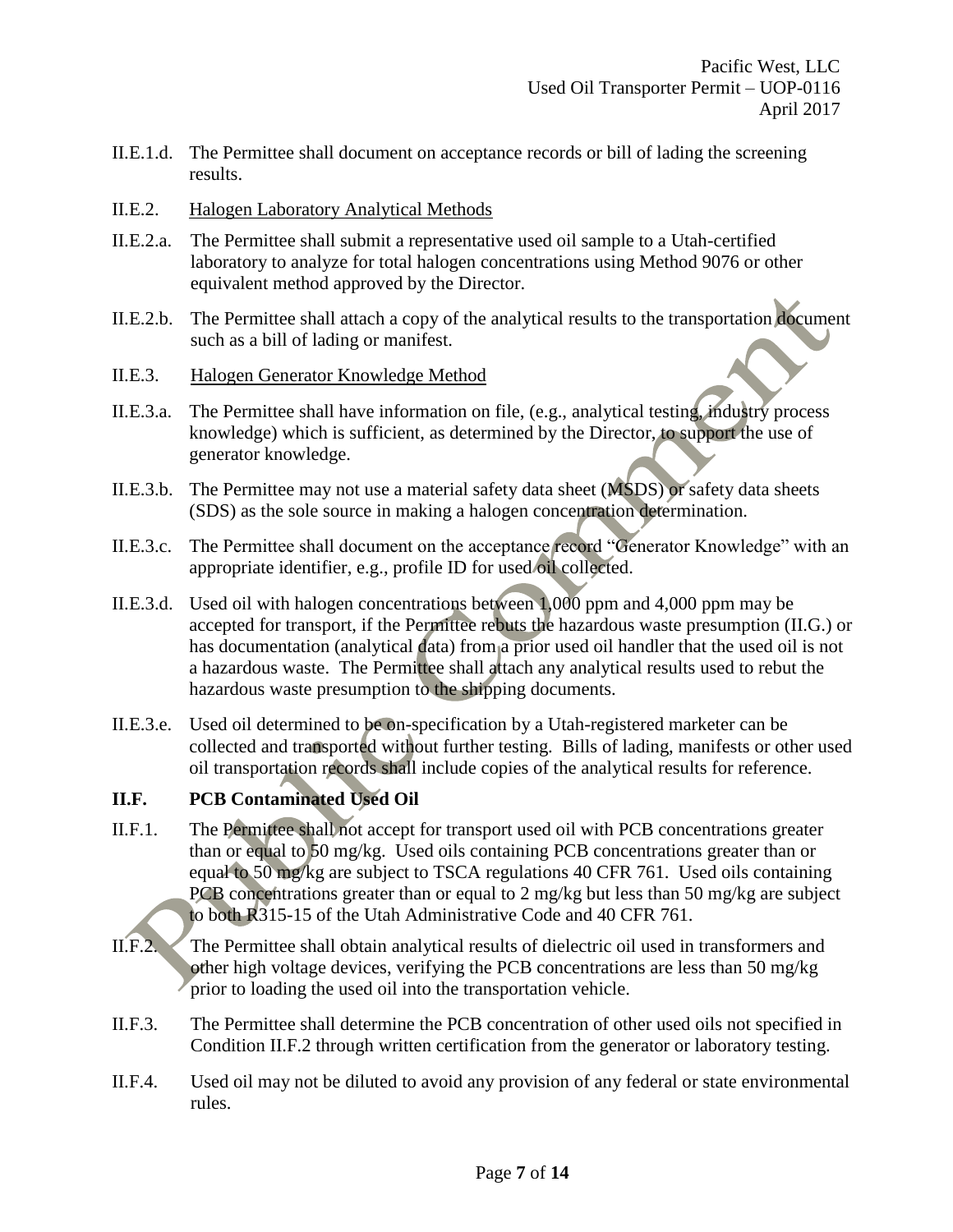- II.F.5. If PCB concentrations greater than or equal to 2 mg/kg have been transported, the Permittee shall assume that all subsequent loads of used oil are contaminated with PCBs and has a quantifiable PCB concentrations of 2 mg/kg or greater unless the equipment has been decontaminated as described in 40 CFR 761 Subpart S.
- II.F.6. Table II.F lists required laboratory PCB sample preparation and analytical methods.

| <b>Methods</b>                                                     | <b>Analytical Methods:</b><br><b>Analytes</b>                                                                                                                                                                                                                                                      |                                                                                                                                                                                                            |                                                                                                                                           |
|--------------------------------------------------------------------|----------------------------------------------------------------------------------------------------------------------------------------------------------------------------------------------------------------------------------------------------------------------------------------------------|------------------------------------------------------------------------------------------------------------------------------------------------------------------------------------------------------------|-------------------------------------------------------------------------------------------------------------------------------------------|
| <b>Sample Preparation</b><br>Methods: 3580A and<br>3665A (Cleanup) | 8082A<br><b>PCB</b> Analytical<br>Method<br>Analyses of the<br>$\bullet$<br>Aroclors bolded in the<br>last column are<br>mandatory.<br>Choose an additional<br>two Aroclors from the<br>last column for<br>analysis which could<br>be contained in the oil,<br>which will make a<br>total of seven | <b>PCB CAS RN</b><br>12674-11-2<br>147601-87-4<br>151820-27-8<br>11104-28-2<br>37234-40-5<br>11141-16-5<br>71328-89-7<br>53469-21-9<br>12672-29-6<br>165245-51-2<br>89577-78-6<br>11097-69-1<br>11096-82-5 | <b>PCB</b> Aroclor<br>1016*<br>1210<br>1216<br>$1221*$<br>1231<br>$1232*$<br>1240<br>$1242*$<br>1248*<br>1250<br>1252<br>$1254*$<br>1260* |
|                                                                    | Aroclors.                                                                                                                                                                                                                                                                                          | 37324-23-5<br>11100-14-4                                                                                                                                                                                   | 1262<br>1268                                                                                                                              |

**Table II.F: PCB Sample Preparation and Analytical Methods**

# **II.G. Rebuttable Presumption**

- II.G.1. Used oil with total halogen concentrations greater than 1,000 parts per million (ppm) is presumed to have been mixed with a hazardous waste and shall be managed as a hazardous waste unless the Permittee successfully rebuts the presumption.
- II.G.2. The Permittee may rebut the hazardous waste presumption in accordance with R315-15- 4.5 of the Utah Administrative Code if the Permittee can demonstrate that the used oil does not contain significant concentrations of any of the halogenated hazardous constituents listed in Appendix VIII of EPA CFR 40, Part 261 which includes volatiles, semi-volatiles, PCBs, pesticides, herbicides and dioxin/furans.
- II.G.3. If the additional tests show that used oil has been mixed with a listed hazardous waste identified in R315-261 of the Utah Administrative Code, the mixture is subject to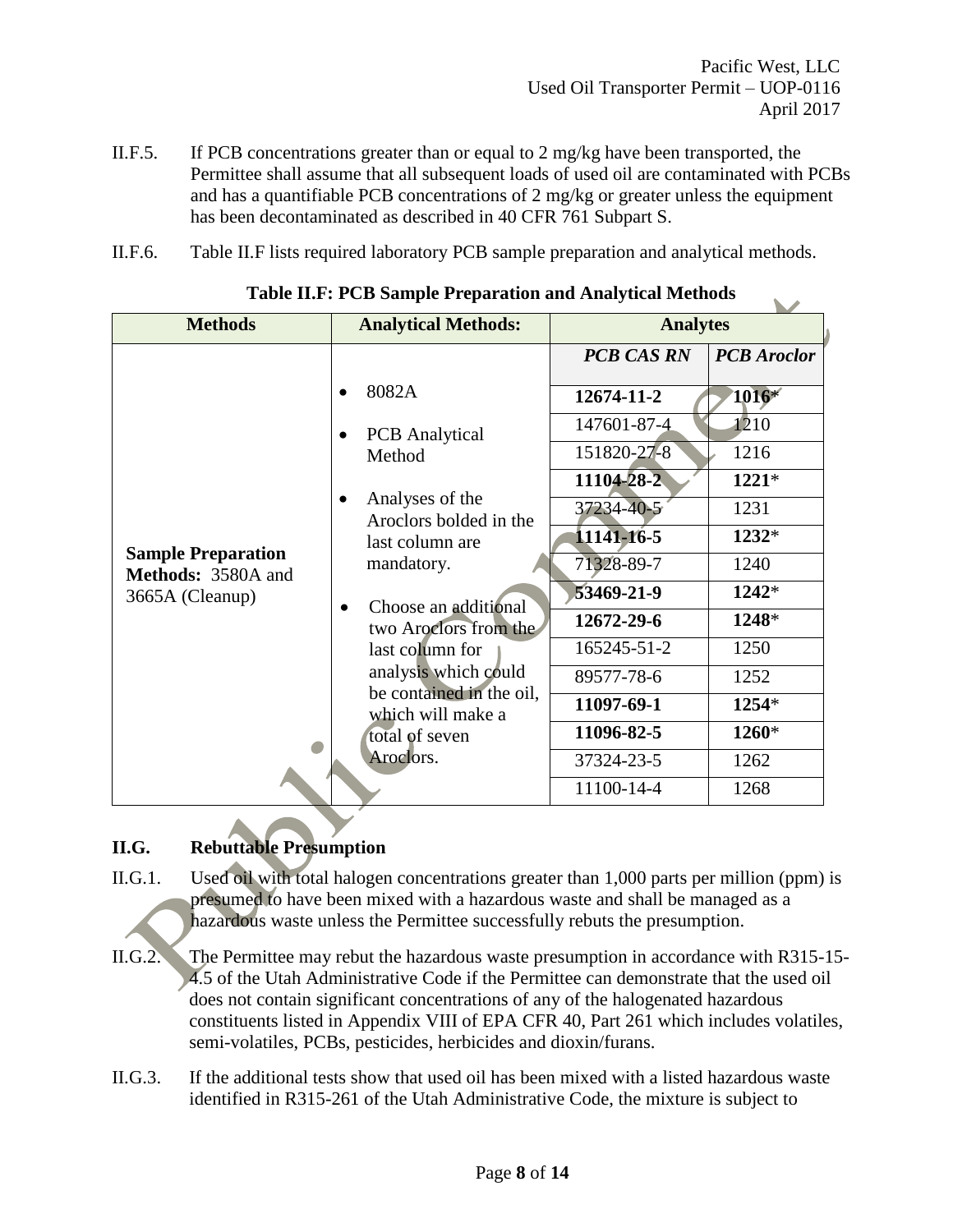regulation as a hazardous waste if the concentration of any individual compound listed in R315-261 Appendix VIII is greater than or equal to 100 mg/kg (ppm).

- II.G.4. The rebuttable presumption does not apply to metalworking oils/fluids containing chlorinated paraffins if they are processed through a tolling arrangement as described in R315-15-2.5(c) of the Utah Administrative Code to reclaim metalworking oils/fluids. The rebuttable presumption does apply to metalworking oils/fluids if such oils/fluids are recycled in any other manner or disposed.
- II.G.5. The rebuttable presumption does not apply to used oils contaminated with chlorofluorocarbons (CFCs) removed from refrigeration units if the CFCs are destined for reclamation. The rebuttable presumption does apply to used oils contaminated with CFCs that have been mixed with used oil from sources other than refrigeration units.

#### **II.H. Used Oil Training**

- II.H.1. The Permittee shall train handlers of used oil in accordance with R315-15-4 of the Utah Administrative Code and the requirements of this Permit. New employees may not manage or transport used oil without a trained employee present until used oil training is completed.
- II.H.2. The Permittee shall follow a written training program (Attachment 3 Training Plan). Employee training shall include documentation that the following topics were covered: identification of used oil, recordkeeping requirements and facility used oil procedures for handling, transporting, sampling and analysis, emergency response, spill reporting and personal safety.
- II.H.3. Employees collecting and performing field halogen testing shall be trained and demonstrate competence in collecting a representative used oil sample and testing for halogens using a CLOR-D-TECT<sup>®</sup> kit prior to fieldwork.
- II.H.4. The Permittee shall provide, at a minimum, an annual used oil-training refresher course for employees handling used oil. Additional training is required if the Permittee changes used oil handling procedures or this Permit is modified.
- II.H.5. The Permittee shall keep training records for each employee for a minimum of three years. Employees and supervisors shall sign and date training attendance sheets to document class attendance.

# **II.I. Spill Response, Remediation and Reporting**

- II.I.1. In accordance with R315-15-9.1(a) of the Utah Administrative Code, the person responsible for the spill shall immediately take appropriate action to minimize the threat to human health and the environment and notify the DEQ Hotline at (801) 536-4123 if the spill is greater than 25 gallons or for smaller spills that pose threat to human health or the environment.
- II.I.2. Responders shall take action to prevent spill from spreading by utilizing absorbent, booms, pads, rags, etc. (Attachment 1 – Emergency Controls Spill Plan).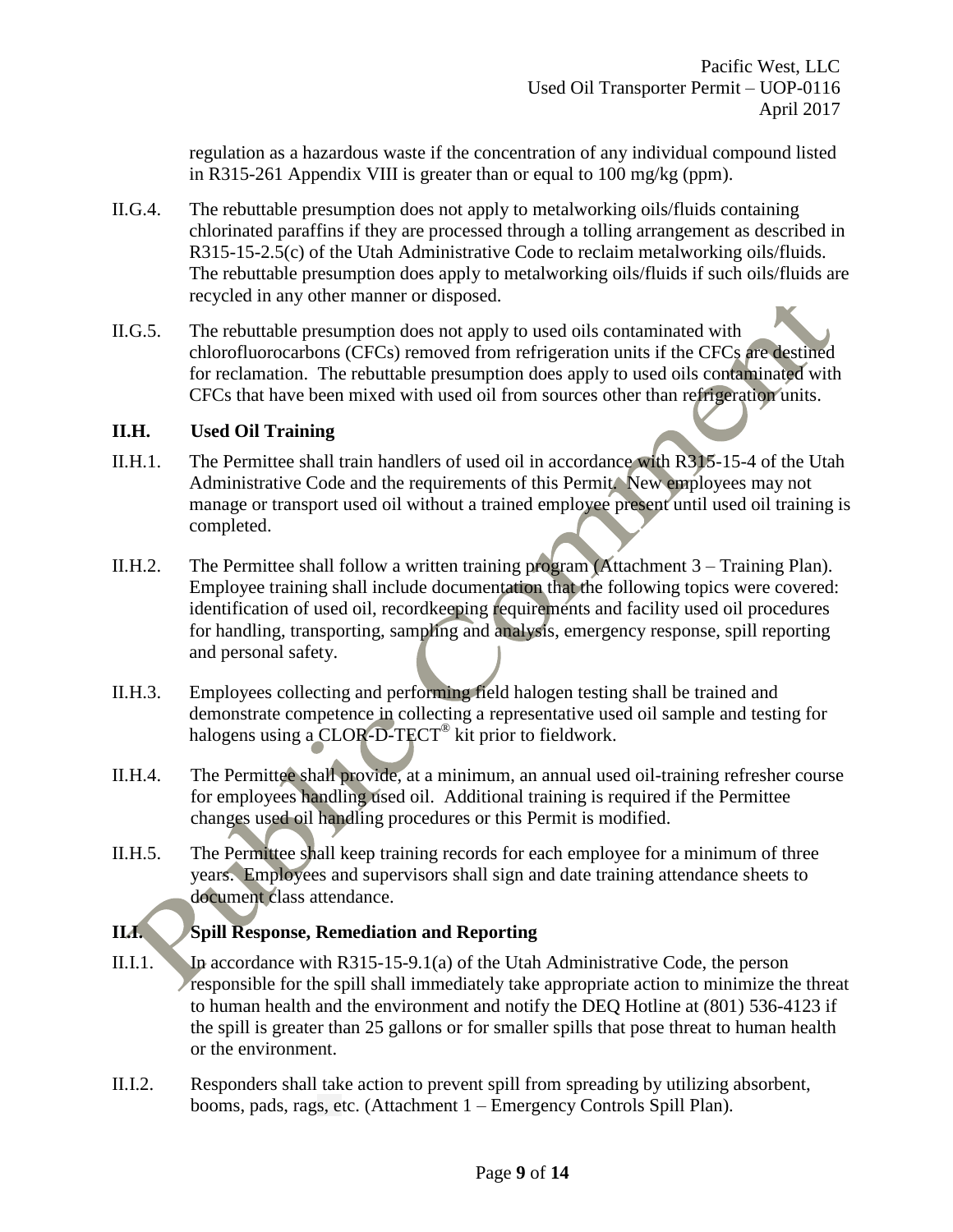- II.I.3. Once the material is containerized, a waste determination shall be made to determine the material's disposition.
- II.I.4. The Director may require additional cleanup action to protect human health or the environment.
- II.I.5. All costs associated with the cleanup shall be at the expense of the Permittee.
- II.I.6. Vehicle spill kits shall contain, at a minimum, the equipment listed in Table II.I of this Permit and shall be checked daily prior to collection activities.

| <b>Equipment Description</b>                     | Quantity         |
|--------------------------------------------------|------------------|
| Shovel                                           |                  |
| <b>Broom</b>                                     |                  |
| <b>Buckets</b>                                   |                  |
| Spill Pads                                       | 10               |
| <b>Granulated Absorbent</b>                      | $2 \text{ ft}^3$ |
| <b>Boom/Oil Socks</b>                            |                  |
| <b>Spill Plan with Emergency Contact Numbers</b> |                  |
|                                                  |                  |

## **Table II.I: Spill Kit Equipment Requirements**

- II.I.7. The Permittee shall report all relevant information, including the amount of waste generated from cleanup efforts, the characterization of the waste (i.e. hazardous or nonhazardous), final waste determination and disposal records. The report shall also include actions taken by the Permittee to prevent future spills.
- II.I.8. An air, rail, highway or water transporter who has discharged used oil shall give notice, if required by 49 CFR 171.15, to the National Response Center at http://nrc.uscg.mil/nrchp.html, (800) 424-8802. In addition to the notification above, a written report, as required in 49 CFR 171.16, shall be presented to the Director, Office of Hazardous Materials Regulations, Materials Transportation Bureau located in Washington, D.C., 20590.
- II.I.9. In accordance with R315-15-9.4 of the Utah Administrative Code, the Permittee shall submit to the Director a written report within 15 days of any reportable release of used oil.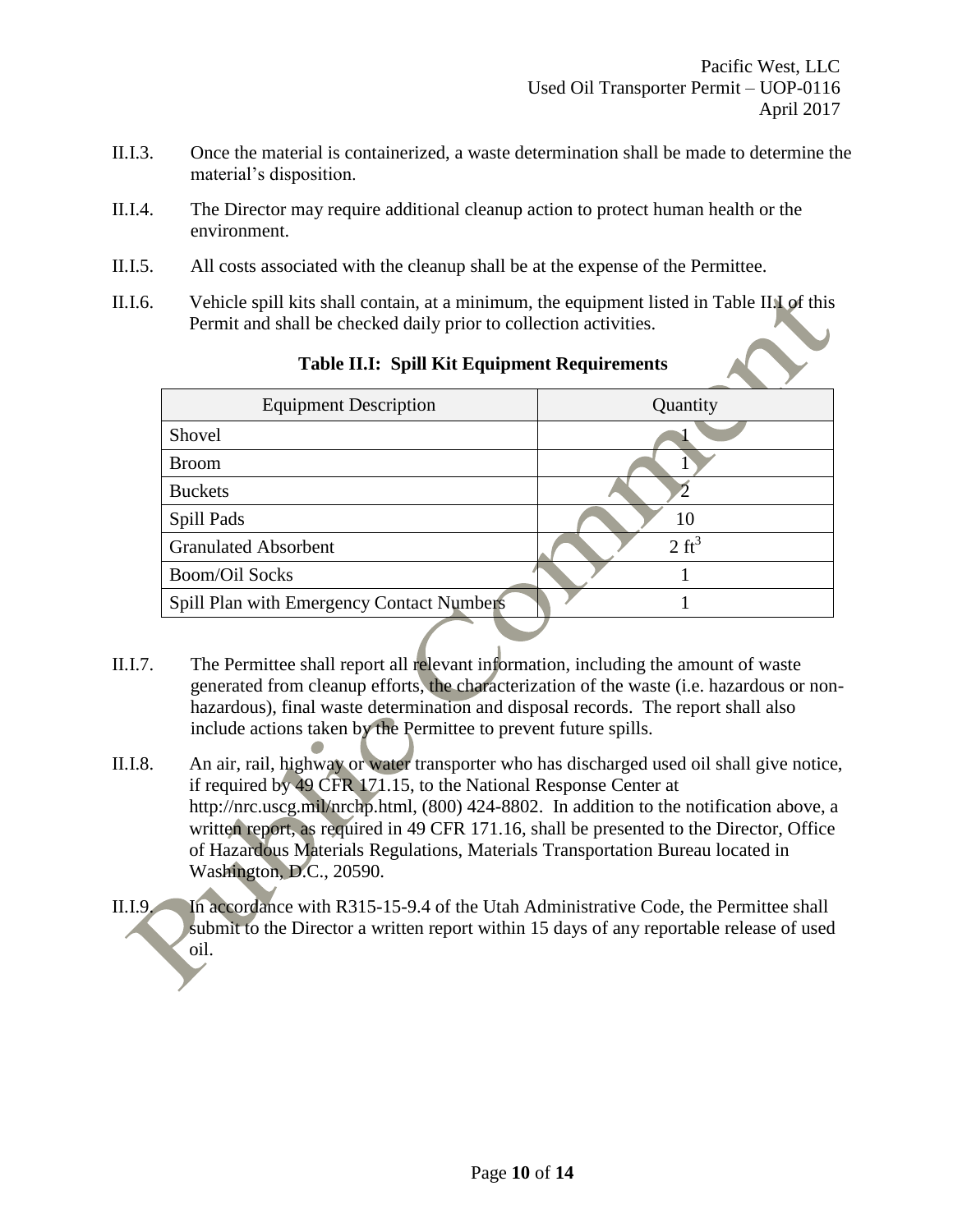## **ATTACHMENT 1**

## **Emergency Control – Spill Plan**

#### **1.0.** General Procedures

- 1.1. Pacific West, LLC shall immediately cleanup any spills which occur during the transportation and loading/unloading of used oil.
- 1.2. Drivers shall maintain the integrity of the scene while ensuring the safety of bystanders and themselves. If bystanders or the driver is at risk then call 911 when warranted to summon emergency personnel to the scene.
- 1.3. The driver shall take action to prevent the spilled material from spreading by utilizing absorbent, dirt, booms, pads, rags, etc. The driver should prevent used oil from entering any adjacent storm water drain or sewer drain system.
- 1.5. In the event that more resources are required, contact your supervisor to dispatch a spill response team to help facilitate the mitigation and/or remediation of the spill.
- 1.6. Used Oil spills exceeding 25 gallons, or that pose a risk to human health and the environment, shall be reported to Pacific West, LLC management and to the Utah Department of Environmental Quality (see Table 1) immediately after containment of the spill.

| Agency                                                        | <b>Contact Phone Number</b> |  |
|---------------------------------------------------------------|-----------------------------|--|
| <b>National Response Center</b>                               | $(800)$ 424-8802            |  |
| Utah Department of Environmental Quality (within 24)<br>hrs.) | $(801)$ 536-4123            |  |
| Utah State Highway Patrol                                     | $(801)$ 538-3400            |  |
| <b>EPA National Response Center (NRC)</b>                     | $(800)$ 424-8802            |  |

Table: 1: Agency Notification Numbers

- 1.7. Pacific West, LLC driver's shall submit a completed spill report to a supervisor at or before the end of the driver's shift. The report must follow the reporting requirements of R315-15 and Pacific West, LLC Transporter Permit and include:
	- Name, phone number, and address of person responsible for the release
	- Name, title, and phone number of person reporting
	- Time and date of release
	- Location of the release (specific as possible)
	- Description contained on the manifest and the amount of material released
	- Cause of release
	- Possible hazards to human health or the environment and emergency action taken to minimize the threat (including the extent of injuries, if any)

Complete Spill Report and Incident Report and email to Corporate Environmental Compliance.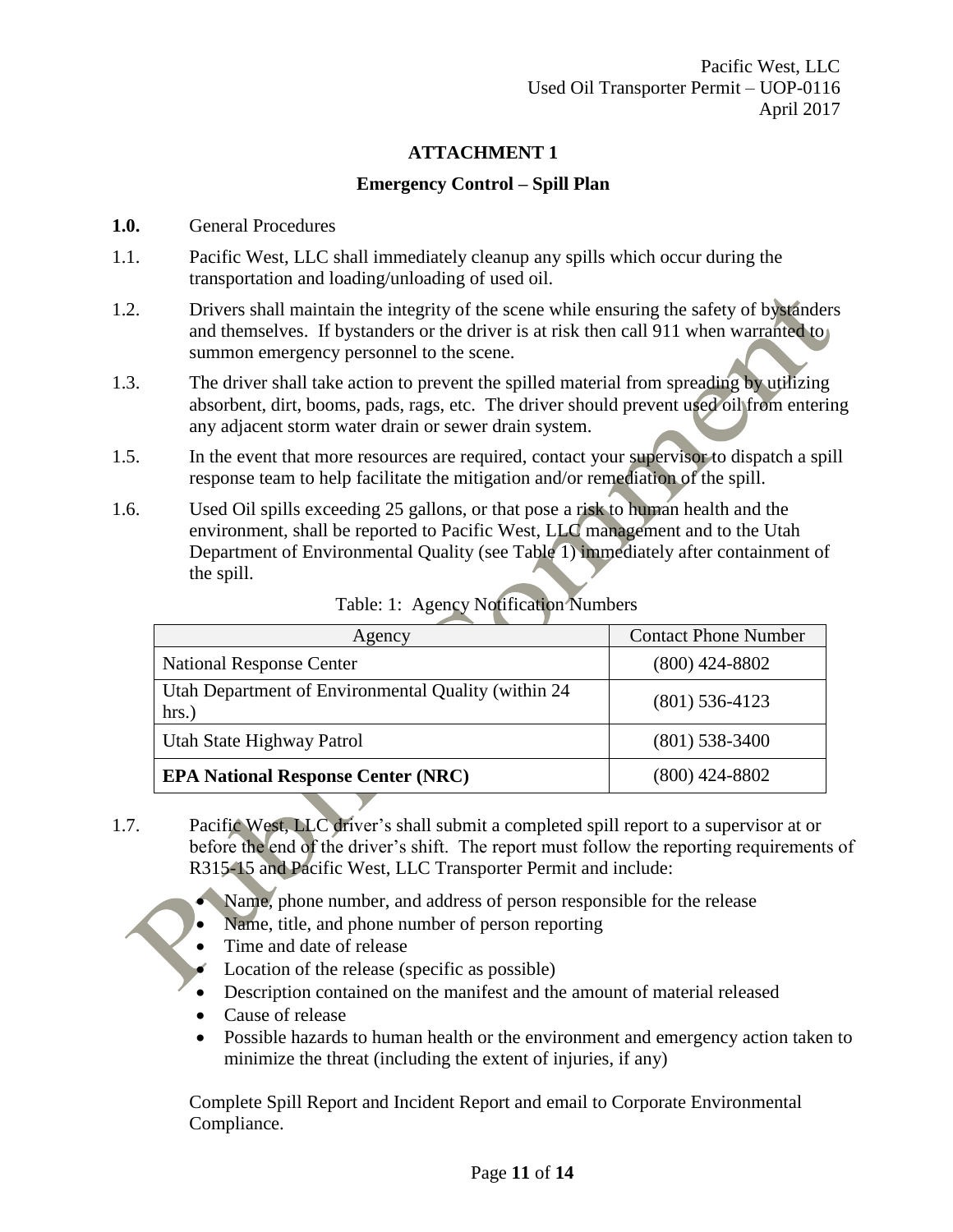- 1.8. Pacific West, LLC employees shall report any spills to management, regardless of the volume. Employees are exempted from reporting de minimis drips to management that are immediately cleaned up responsible employee.
- 1.9. Used oil transport vehicles shall maintain absorbents and equipment to contain a leaking containers and spills. The Permittee's used oil transport vehicles shall be equipped, at a minimum, with in the equipment listed in Table 2.

| <b>Equipment Description</b>              | Quantity |  |
|-------------------------------------------|----------|--|
| Shovel                                    |          |  |
| <b>Broom</b>                              |          |  |
| <b>Buckets</b>                            |          |  |
| Spill Pads                                |          |  |
| <b>Granulated Absorbent</b>               |          |  |
| <b>Boom/Oil Socks</b>                     |          |  |
| Spill Plan with Emergency Contact Numbers |          |  |
|                                           |          |  |

## **Table 2: Spill Equipment List for Vehicles**

## 1.10. Reporting Highway Spills

If a spill occurs on a highway employees should immediately stop the release if possible, secure the scene and contain the spill. Immediately notify Pacific West, LLC management, emergency contacts in Table 3 below.

# **Table:3: Emergency Contacts List (Company Personnel)**

| <b>Contact Person</b>                               | Title                     | <b>Contact Information</b> |
|-----------------------------------------------------|---------------------------|----------------------------|
| Levi Pratt                                          | Response<br>Manager       | $(435)$ 241-0025           |
| Alan Jensen                                         | Environmenta<br>1 Manager | $(801)$ 550-2357           |
| <b>Fire Response</b><br>(In case of fire or injury) | <b>NA</b>                 | 911                        |
| <b>Office</b>                                       | <b>NA</b>                 | $(801)$ 972-2727           |

If there are, injuries to personnel/public or the spill will require additional emergency responders to contain then all 911 to request help. The discharge notification form is included in this spill plan shall be completed immediately by the operator after containment of the used oil, notification to emergency responders (if applicable) and Pacific West, LLC management.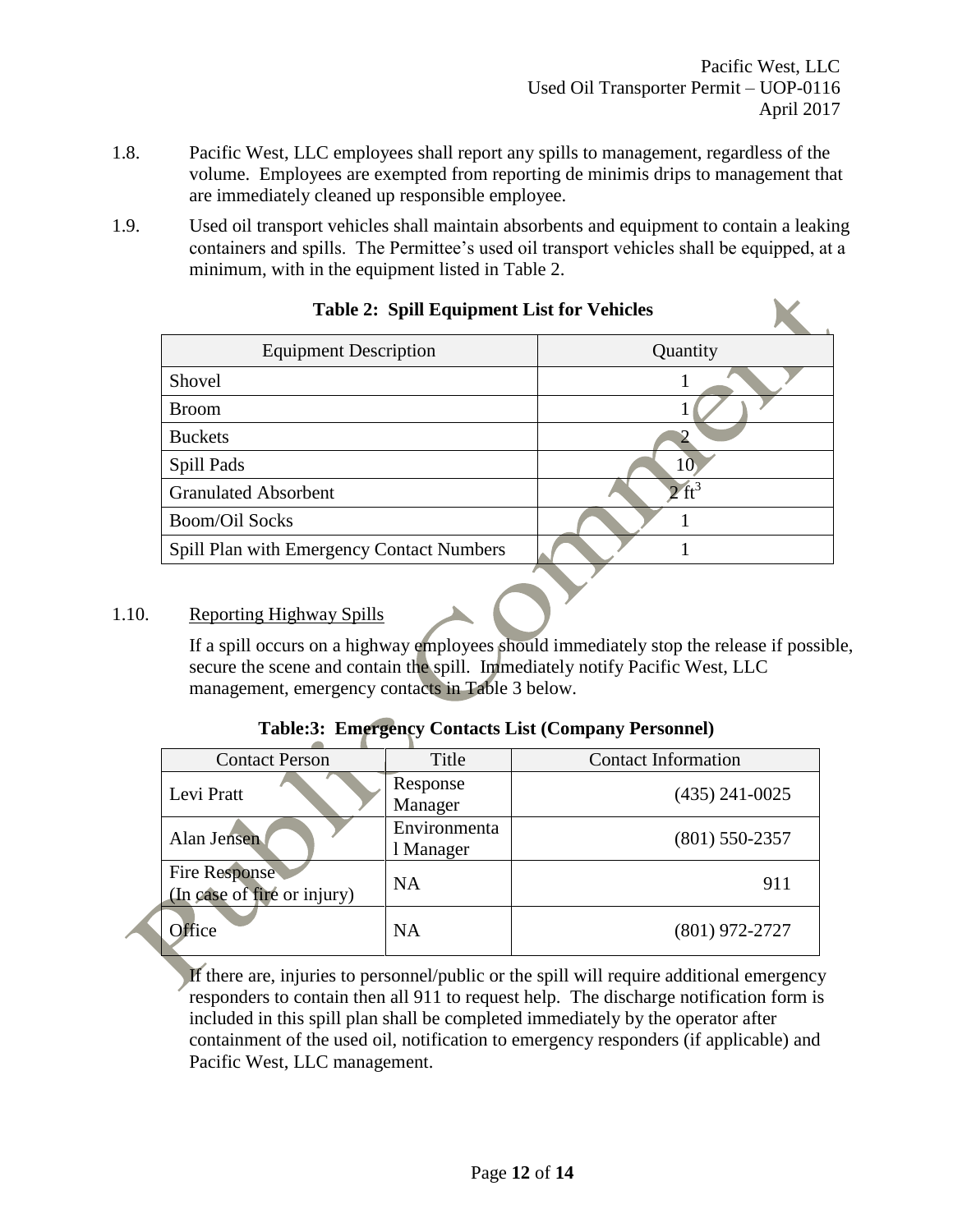## **ATTACHMENT 2**

## **Sample Collection Procedures**

Pacific West, LLC employees shall use the sampling procedures below to collect a representative sample from customers' tanks and containers when screening used oil for halogen content prior to collection.

## **Procedure 1: Containers - 375 gallons or less**

**Sampling Equipment:** Oil thief sampler 175 ml, 39 inch, plus sample jar.

# **Step 1**

Take oil thief sampler and dip into drum or tote make sure the tube fills up a good cross section before covering top hole with finger

# **Step 2**

Open sample jar and dispense entire contents from drum thief into sample jar

# **Step 3**

Screen sample using CLOR-D-TECT<sup>®</sup>, HYDROCLOR-Q<sup>®</sup> halogen test kit or prepare sample to send to a Utah certified laboratory.

# **Step 4**

Empty the sample in the bucket back into the used oil container/tank.

# **Procedure 2: Tankers/Pumper Trucks and Tanks/Containers ≥ 375 gallons**

**Sampling Equipment:** Dip tube sampler (Polypropylene/ plastic type tube) sampler.

# **Step 1**

Lower the sampling tube slowly into the liquid waste at a rate that allows the liquid level inside and outside the tube to equalize. Manways located at the top of the Tanker/Pump trucks will be used to collect samples.

# **Step 2**

Slowly withdraw Dip tube from the liquid. Either wipe the exterior of the sampler tube with a disposable cloth or allow excess liquid to drain back into the used oil container/tank.

# **Step 3**

Discharge the sample by placing the lower end of the Dip tube into a sampling bucket.

# **Step 4**

Screen sample using CLOR-D-TECT<sup>®</sup>, HYDROCLOR- $Q^@$  halogen test kit or prepare sample to send to a Utah certified laboratory.

# **Step 5**

Empty the sample in the bucket back into the used oil container/tank.